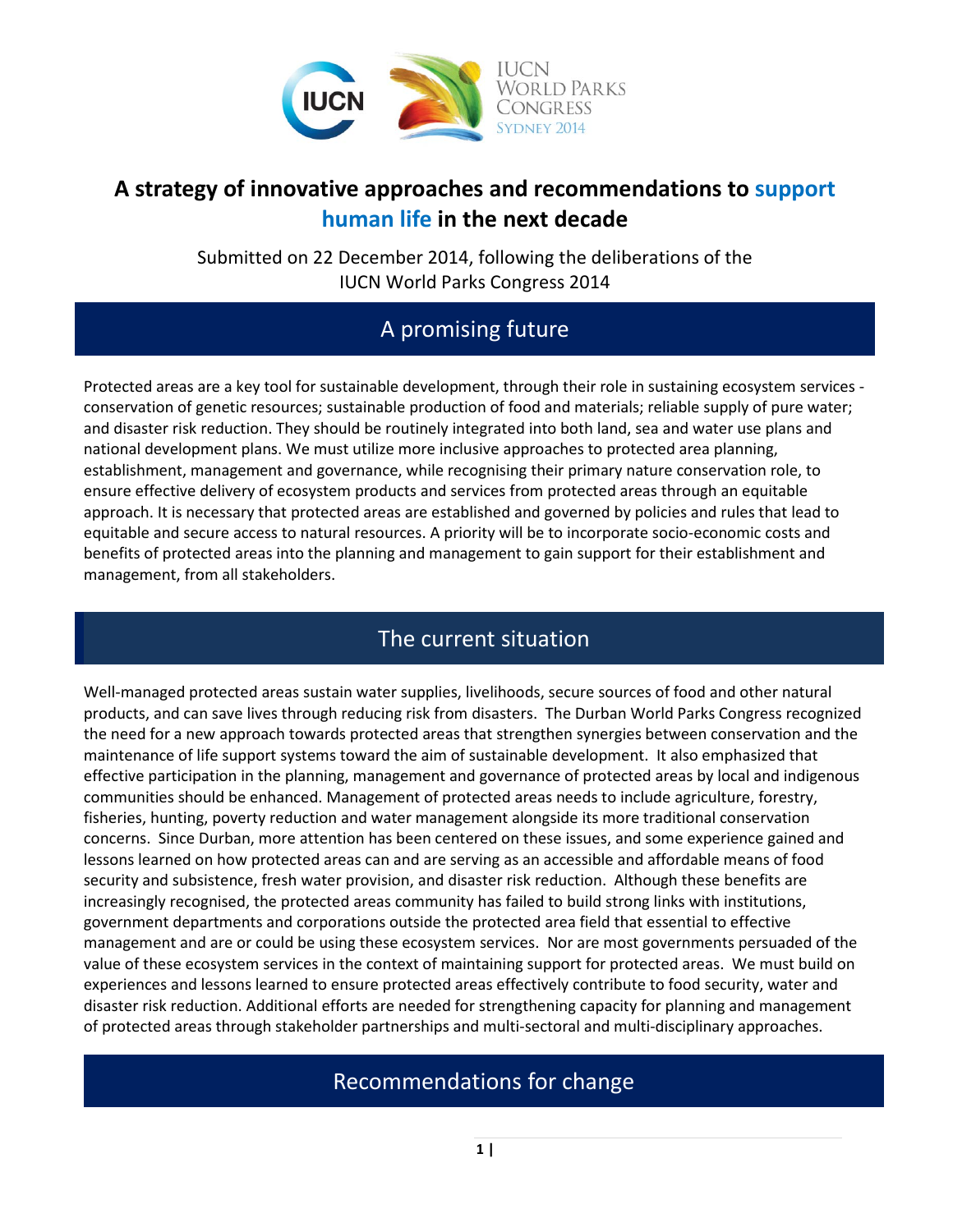#### **General recommendations**

- Ensure that costs and benefits from aquatic and terrestrial Pas are distributed fairly, in the short and longterm with a full understanding of the balance of power among stakeholders
- Develop the necessary body of evidence to powerfully demonstrate the value and contributions of protected area ecosystem services to all audiences
- Strengthen technical expertise and capacity building best practice guidelines, website, valuation, legal basis.
- Recognise the power of valuation systems to drive positive change in management and reach out to different industrial and development sectors.
- Gender needs to be mainstreamed in PA planning and management as men and women may play different but complementary roles in food security and in protected areas. Communities consist of a range of different stakeholders and local participation and engagement in PAs should include specific inclusion of groups such as men, women and youth as well as marginalized groups.
- Governments at all levels should develop cross-sectoral policies and mechanisms for integrating fisheries, forestry, agriculture, livestock and bush meat into water management policy and water resource development plans
- Resource management also needs to consider and address what happens outside the PA as the protected area may displace [fishing] [food production] efforts having an effect on food security and livelihoods.
- Create strategic messaging for upcoming international processes such as Sustainable Development Goals, Sendai Conference on Disaster Risk, World Forestry Congress and UNFCCC, recognising when and how protected areas can be a positive contribution to supporting human life**.**
- Nurture a new, multidisciplinary generation of "ecosystem service" leaders within the protected areas community to foster multi-disciplinary and non-sectoral discussions, build widespread understanding for protected area services.
- Protected areas community establishes better dialogue with humanitarian aid, civil protection, indigenous and local communities and other actors, forming a coalition to jointly resource and implement protected areas management for ecosystem services.
- Develop a group associated with WCPA that is open to companies working in or close to, drawing benefits from or actively supporting protected areas, to provide a forum and "supporters club" for protected areas in the wider business community.
- IUCN develop robust criteria or metrics to measure the success or failure of landscape approaches for reconciling competing land uses and achieving both conservation and production outcomes.
- Ensure that a summary of the main messages from Stream 4 is accepted by key institutions that can themselves benefit from ecosystem services in protected areas

### **Food security recommendations**

• Strengthen land and water use planning through studies on the role and impact of protected areas in national food security and local livelihoods, including the quantity and quality of food obtained from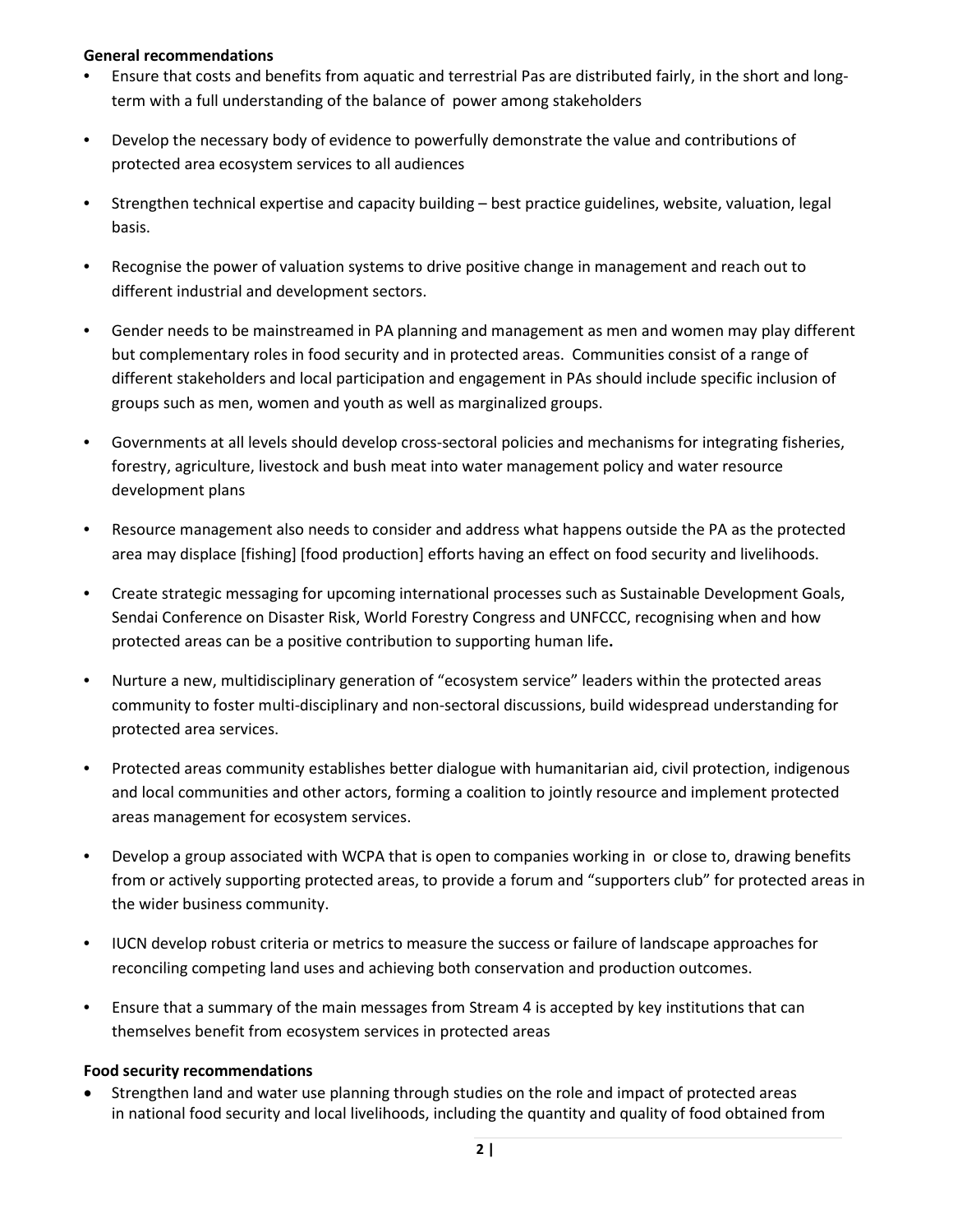protected areas, their role in the "in situ" conservation of genetic resources and in the provision of ecosystem services to support sustainable agriculture, forestry and fisheries

- Prioritize areas that are particularly suitable for the in situ conservation of genetic resources for agriculture, forestry and fisheries when identifying and establishing terrestrial and aquatic PAs
- Sustainable hunting and fishing should be supported as a viable aspect of protected area planning and management to support livelihoods and cultures, increase food security, generate income, maintain populations within the ecological and societal carrying capacity of the environment, and build crucial support for the conservation of biological diversity and habitats.
- Governments, NGOs and other actors should focus on local solutions that can accommodate different governance mechanisms, including community-owned, community-managed and co-managed areas and systematically put people in the centre when planning and managing aquatic and terrestrial protected areas.
- Governments should apply a human rights based approach to conservation and natural resource management in protected area systems in line with international laws and guidelines that lead to equitable and secure access to natural resources and formal recognition of legitimate tenure rights. This is particular important for small-scale fishers, hunters and farmers in developing countries where food security and sustainable livelihoods tend to be critical concerns.
- Governments, NGOs and other actors should design spatial management measures in accordance with the desired outcomes. Protected areas may or may not be the right measure to address a specific objective.
- Ensure that Ramsar's new strategic programme includes the sustainable use of biodiversity for agriculture, fisheries and forestry as key elements in identifying, developing and managing wetlands of international importance.
- The full range of contributions aquatic and terrestrial PA make to food security including generation of income and livelihoods should be recognized and more effectively incorporated into aquatic and terrestrial PA policy making and management.
- Support for aquatic and terrestrial PAs should be enhanced through efforts to increase incomes and livelihood opportunities for local people by improving access to markets, value-added processing, certification (including of organics and regional identification labelling), and by better organizing and capacitating local collectors, fishers, farmers and small PA-dependent businesses.

### **Water security recommendations**

- Identify legal, institutional and social factors that produce a good synergy between protected area management and water security management. Choose examples of positive projects across organisations, document these, analyse and communicate lessons–the WCPA freshwater task force will monitor and actively support progress on these sites over the next decade. Link this to risk-management and business cases for investing in natural water infrastructure, and restoration initiatives.
- Reflect in the water price the benefits from protected areas for water supply, regulation and quality.
- Consider natural water infrastructure as a key investment in addressing water risk and a legitimate component in water security strategies.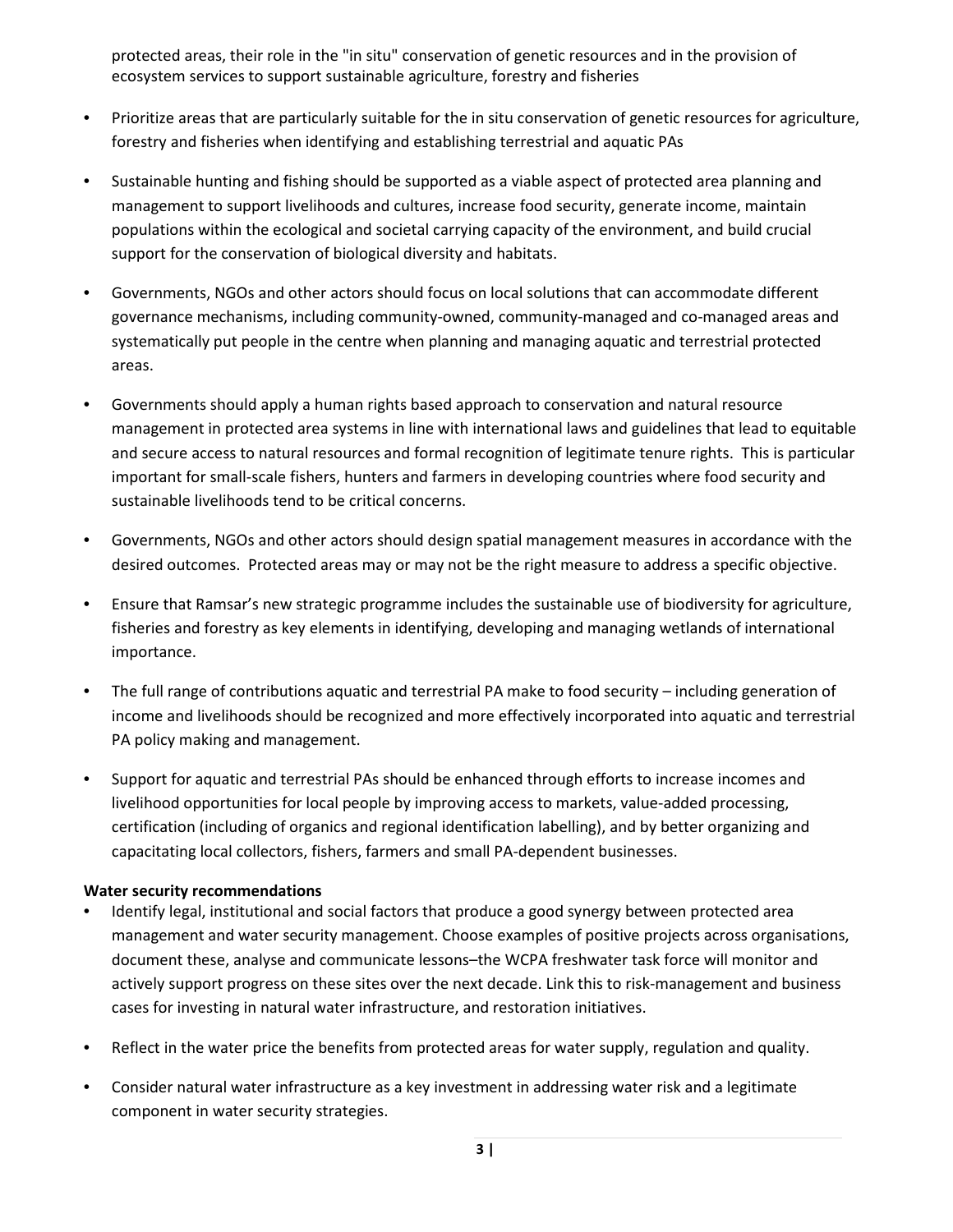• Strengthen partnerships with a wider group of stakeholders to promote the conservation and management of freshwater ecosystems. Enable civil society to engage effectively in water governance.

### **Disaster risk reduction recommendations**

*Building strong scientific evidence*

- Need to go beyond currently anecdotal evidence and "case studies"
- Quantitative analyses on risk reduction benefits of ecosystems and their cost-effectiveness compared to other DRR options
- Spatial analyses of potential of DRR benefits of ecosystem conservation in areas of high vulnerability

#### *Managing to deliver DRR benefits*

- Change in design and management of PAs to effectively deliver dual objectives of conservation and DRR
- Integration of socio-economic aspects and community involvement in design of management measures
- Developing guidance and building capacity of PA managers on DRR

### *Communicating differently to others*

- Reach out to and work together with core DRR constituencies (Risk managers, Engineers, Insurance)
- Develop a different vocabulary that speaks to core DRR actors (EbA, Eco-DRR only makes sense to conservationists)
- Communicate honestly about best management action needed to provide DRR benefits (not all PAs have DRR benefits, beyond PA-ecosystem management)

#### *International networking for DRR*

• Form an international network of eco-DRR including governments, NGOs and experts

# Key partnerships needed

Effective and active WCPA specialist groups

A group of supportive companies

WCPA and CEM, FAO (as well as the other Rome-based agencies WFP, IFAD, other agencies in the food security space)

Biodiversity International

Relevant community-based and civil society organizations

Humanitarian aid and health organisations

CBD

Collaborative Partnership on Wildlife

Academic Institutions involved with conservation of genetic resources

Indigenous and community groups

Private sector businesses concerned with food

Ramsar

UNISDR

World Health Organisation

Alliance for Water Stewardship

International Strategy for Disaster Reduction

**UNFCCC** 

**UNCCD** 

IPCC

Sustainable development goals

World Bank

UNDP

IPBES